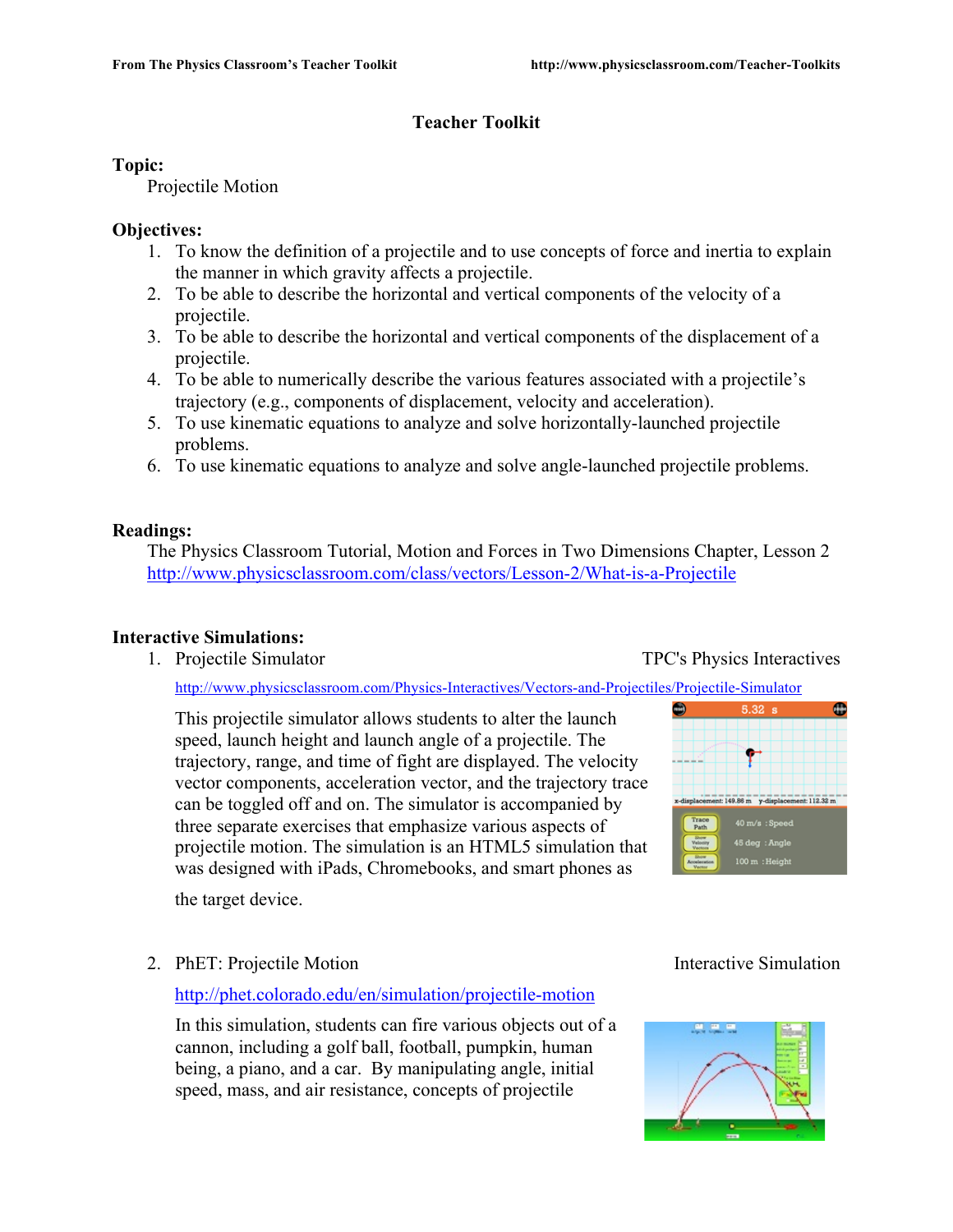motion come to light in a fun and game-like environment. Can you set the initial conditions so that you hit the target? *Teachers: For a unique activity to accompany this simulation, here's a Problem-Based Learning exercise developed by a high school teacher. Learners take the role of a military artillery officer with the task of explaining factors that affect the path of a projectile fired from a cannon. The lesson is aimed at beginners as they explore variables affecting trajectory.*  Projectile Motion Simulation: Problem-Based Learning Investigation

3. Projectile Motion with Angry Birds Interactive Simulation

http://www.compadre.org/OSP/items/detail.cfm?ID=11562

This resource uses the free Tracker Video Analysis tool to measure and analyze the motion of an angry bird projected from a slingshot to hit a pig. If you don't have Tracker yet, here's a link to the free download: Download Tracker Video Analysis and Modeling Tool



# 4. Projectile Motion: Galileo and Newton Simulation Interactive Simulation

http://www.opensourcephysics.org/items/detail.cfm?ID=12169

In the mood to try something different? This unique resource models two views of projectile motion. The Galileo version describes projectile motion as a combination of horizontal motion with a constant velocity, equal to the projectile initial horizontal velocity component, and vertical motion with constant acceleration and an initial velocity equal to the projectile's initial

velocity component. The second view, described by Newton in his *Principia* presents projectile motion as a combination of inertial motion, with constant velocity equal to the projectile's initial velocity and motion produced by a constant downward acceleration starting from rest. These two views are mathematically equivalent, but each emphasizes different aspects of the motion.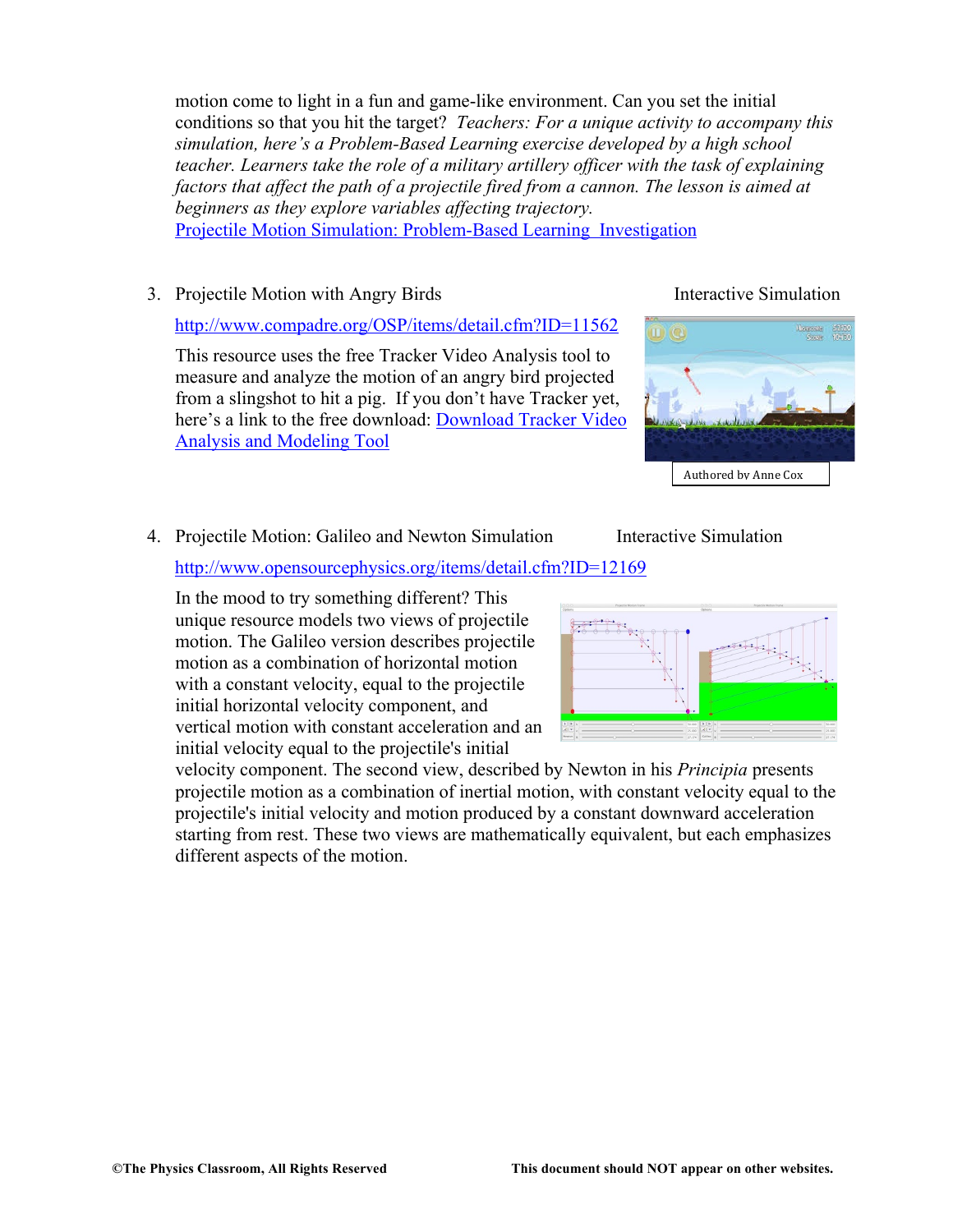### **Video and Animation:**

1. Physlet Physics: Projectile Motion Illustration Warm-Up Exercise

http://www.compadre.org/Physlets/mechanics/illustration3\_4.cfm

This animation was designed to help beginners form correct conceptual understanding of projectile motion. It will help students visualize an object's motion in the x and y directions *separately,* which is key to solving projectile motion problems. Authored by Aaron Titus, a well-known and respected developer of simulations for physics education.

2. Physlet Physics: Uphill and Downhill Projectile Motion Simulation-Based Problems

http://www.compadre.org/Physlets/mechanics/ex3\_5.cfm

This simulation with accompanying problem set would be ideal for a digital lab on projectile motion. The worksheet was crafted to help learners stay focused on specific questions limited in scope to launch angle and initial speed. It's a solid way to introduce learners to projectile motion without overwhelming them with too many variables.

3. Physlet Physics: The Projectile and the Lamborghini Simulation-Based Problem

http://www.compadre.org/Physlets/mechanics/prob3\_10.cfm

Here's a fun, short activity that presents a projectile aimed at a moving car. You can change the projectile's launch angle and initial speed by using the text boxes and clicking "set values and play." The task: find the relationship between  $v_0$  and  $\theta$  such that the projectile will always hit the car.





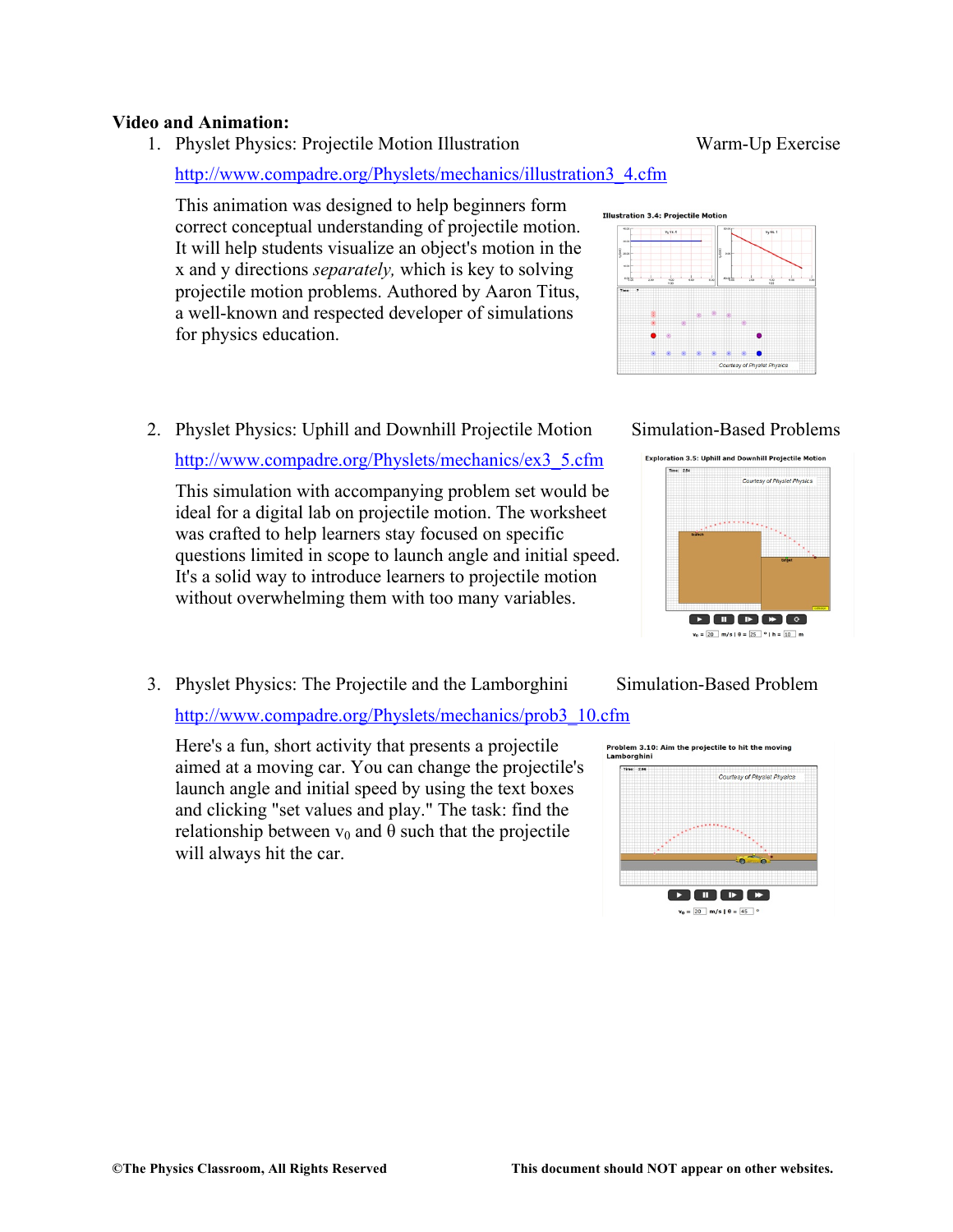# **Labs and Investigations:**

- 1. The Physics Classroom, The Laboratory, Basketball Analysis Students use video analysis to investigate the horizontal and vertical velocity and acceleration of a basketball.
- 2. The Physics Classroom, The Laboratory, Projectile Simulation Students use an online simulation to investigate the motion parameters of a projectile at a variety of locations along its trajectory.
- 3. The Physics Classroom, The Laboratory, Projectile Problem-Solving Students use an online application to master three types of horizontally-launched projectile problems. Students input answers and receive immediate feedback.
- 4. The Physics Classroom, The Laboratory, Launcher Speed Students fire a projectile launcher horizontally from a table top and make measurements in order to determine the launch speed of the projectile launcher.
- 5. The Physics Classroom, The Laboratory, Maximum Range Students use a projectile launcher to experimentally determine which angle projects a launched ball the furthest.
- 6. The Physics Classroom, The Laboratory, Hit the Target Students use a calibrated projectile launcher (from Lab 4: Launcher Speed above) and predict the initial height a target a known distance away must have in order for the launched projectile to strike the target.

Link: http://www.physicsclassroom.com/lab#vp

# **Demonstration Ideas:**

1. MIT Tech TV: Monkey and a Gun Video Demonstration

https://www.youtube.com/watch?v=cxvsHNRXLjw

It's the classic scenario of "Monkey and the Hunter". A stuffed monkey is suspended from a rod. A golf-ball gun is aimed directly at the monkey. The demo is designed so the monkey begins falling precisely when the gun fires the golf ball. The projectile and target meet in mid air. *Teachers: Intuitively, your students may think that the hunter needs to aim below the monkey due to the high speed of the projectile.* 



*They will reason, "If you shoot at the monkey, won't the bullet whiz over its head as the monkey falls? But that's wrong. Once the bullet exits the gun, there's only one force acting on it with any significance: gravity (and some negligible air resistance in this case). Likewise, only gravity will act upon the monkey after he loosens his grasp."*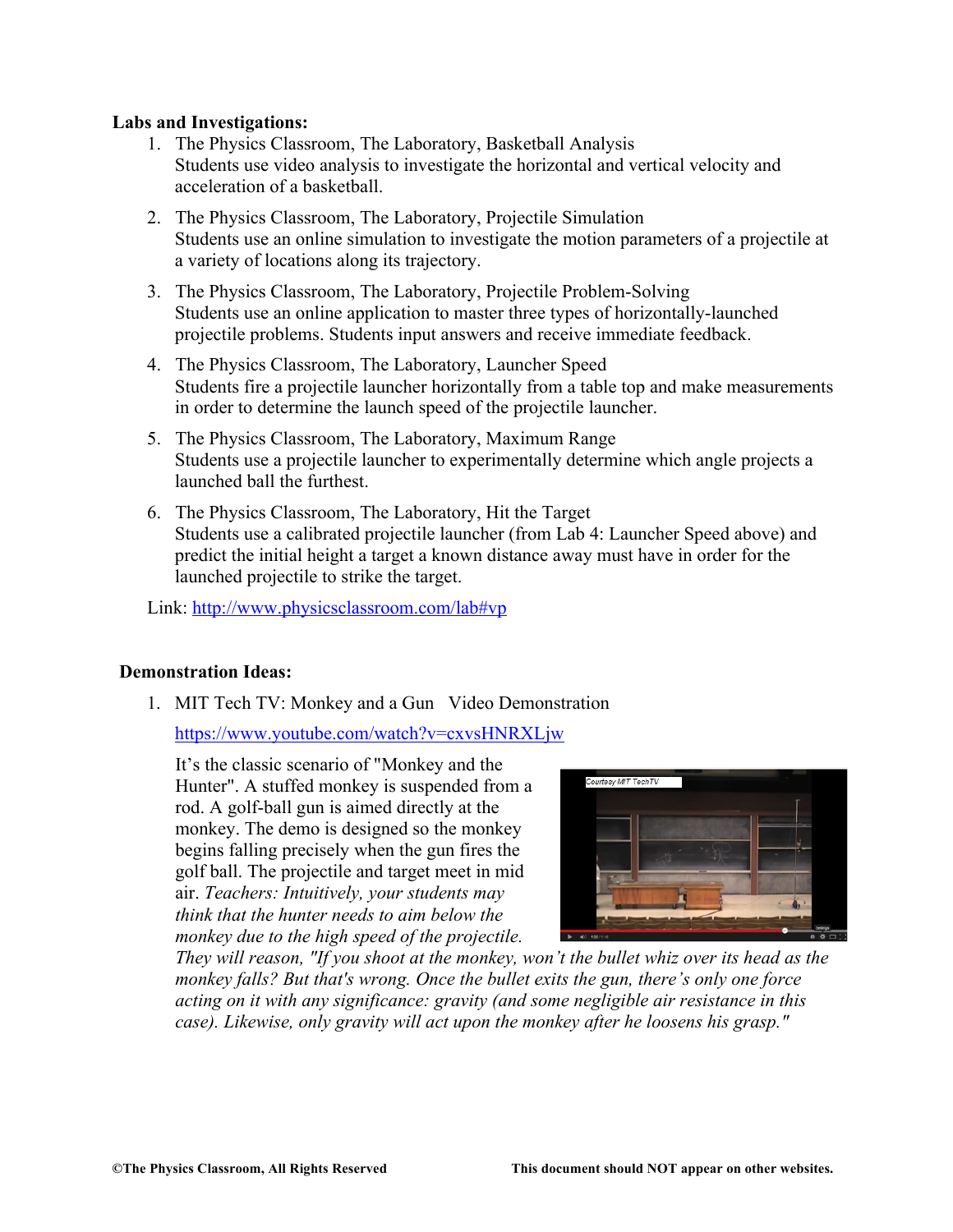# **Minds On Physics Internet Modules:**

The Minds On Physics Internet Modules are a collection of interactive questioning modules that target a student's conceptual understanding. Each question is accompanied by detailed help that addresses the various components of the question.

- 1. Vectors and Projectiles, Ass't VP7 The Nature of a Projectile
- 2. Vectors and Projectiles, Ass't VP8 The Acceleration and Velocity of a Projectile
- 3. Vectors and Projectiles, Ass't VP9 Velocity Components for a Projectile
- 4. Vectors and Projectiles, Ass't VP10 Displacement and Time

Link: http://www.physicsclassroom.com/mop

# https://www.youtube.com/watch?v=qY8bACj1Mac

This 90-second video demonstrates and explains why a ball launched upward from a platform moving at a constant speed will fall back onto the platform. This demonstration is based on a classic question in physics: if a heavy package is released from the cargo pit of a plane that is flying at a constant speed, where will the package land when it hits the ground – under the plane, behind the plane, or in front of the plane? If the equipment is not available to perform the demonstration, then this video would be an effective alternative.

3. Upward Launch The Physics Classroom's YouTube Channel

# https://www.youtube.com/watch?v=0W7xhn5KLUI

This 90-second video demonstrates and explains why a ball released from above a platform moving at a constant speed will land onto the platform. The demonstration is based on a classic question in physics: If a ball is projected vertically from the bed of a pick-up truck moving at a constant speed, where will the ball land when it falls back to the ground? If the equipment is not available to perform the demonstration, this video would be an effective alternative.





# 2. Ball Drop The Physics Classroom's YouTube Channel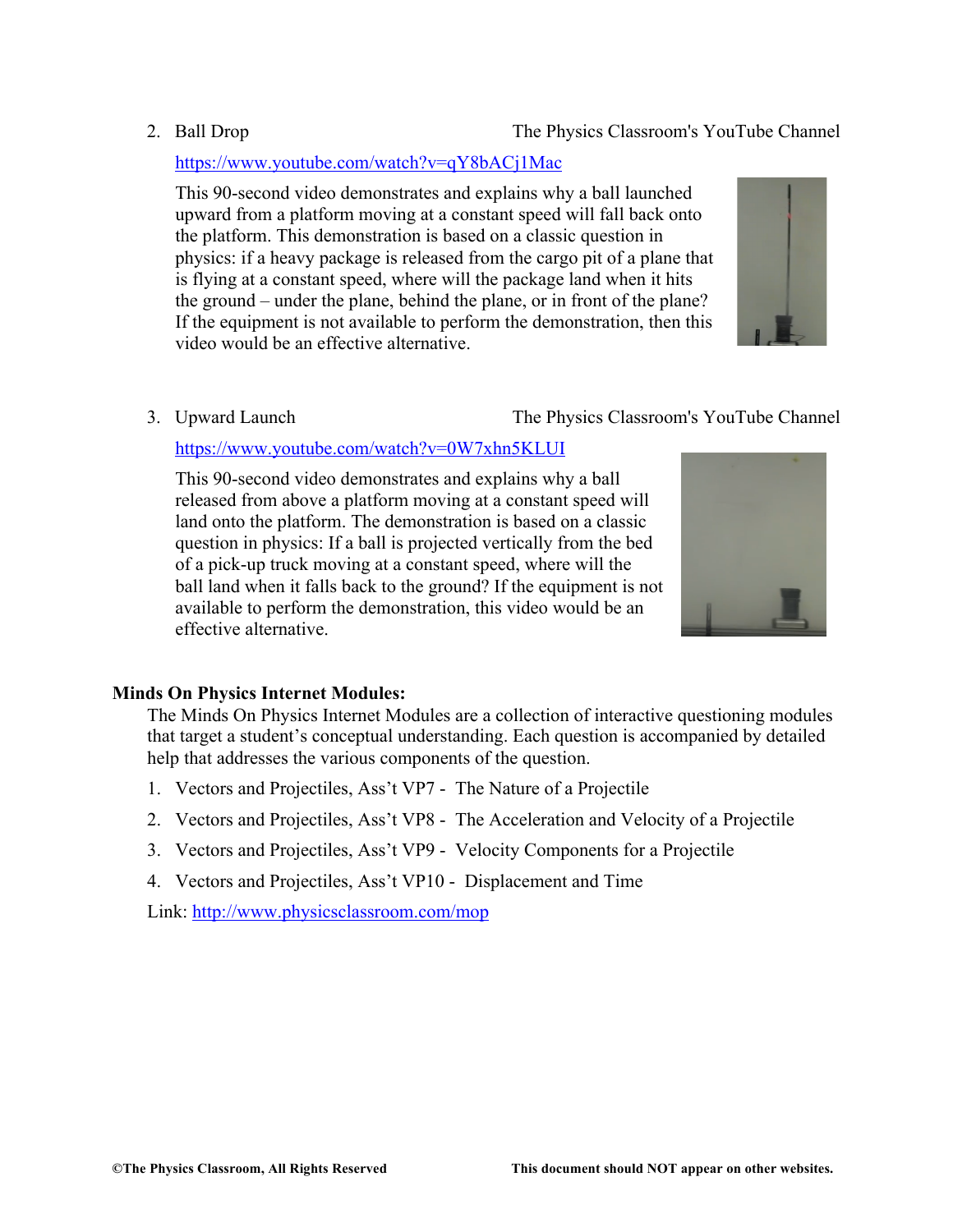# **Interactive Homework Problems**

- 1. Illinois PER Interactive Examples: Projectile Interactive Digital Problem http://per.physics.illinois.edu/per/IE/ie.pl?phys111/ie/02/IE\_projectile This problem requires the student to determine the distance a projectile will travel when thrown off a cliff with a given initial velocity. It provides explicit help in differentiating the vertical and horizontal components of motion, then determining the correct application of formulas. The problem is accompanied by a sequence of questions designed to encourage critical thinking and conceptual analysis before dealing with the mathematics.
- 2. Illinois PER Interactive Examples: Arrow Interactive Digital Problem

# http://per.physics.illinois.edu/per/IE/ie.pl?phys111/ie/02/IE\_arrow

This interactive problem will help learners understand why we deal with kinematic equations for both components of motion in the example of an arrow shot from a bow. Given initial velocity and distance traveled by the arrow, how much time does it take to reach the target? The author provides a detailed conceptual analysis of how to examine

the horizontal component of motion (caused by the archer) and the vertical component (caused by gravity). To keep things simple, the problem assumes no air resistance.

3. Illinois PER Interactive Examples: Thrown Ball Interactive Digital Problem

http://per.physics.illinois.edu/per/IE/ie.pl?phys111/ie/02/IE\_thrown\_ball

Two boys, at a distance 63 meters apart, are playing catch. Given the initial speed and angle of projection of the thrown ball, how far must the catcher move to intercept the ball? A user-activated "help" sequence is provided for each step of the problem-solving, from conceptual analysis through quantitative

calculation. Immediate feedback is received for both correct and incorrect responses.

# **Concept Building Exercises:**

1. The Curriculum Corner, Vectors and Projectiles, Projectile Motion Link: http://www.physicsclassroom.com/curriculum/vectors

# **Problem-Solving Exercises:**

1. The Calculator Pad, Vectors and Projectiles, Problems #21 - #34







Arron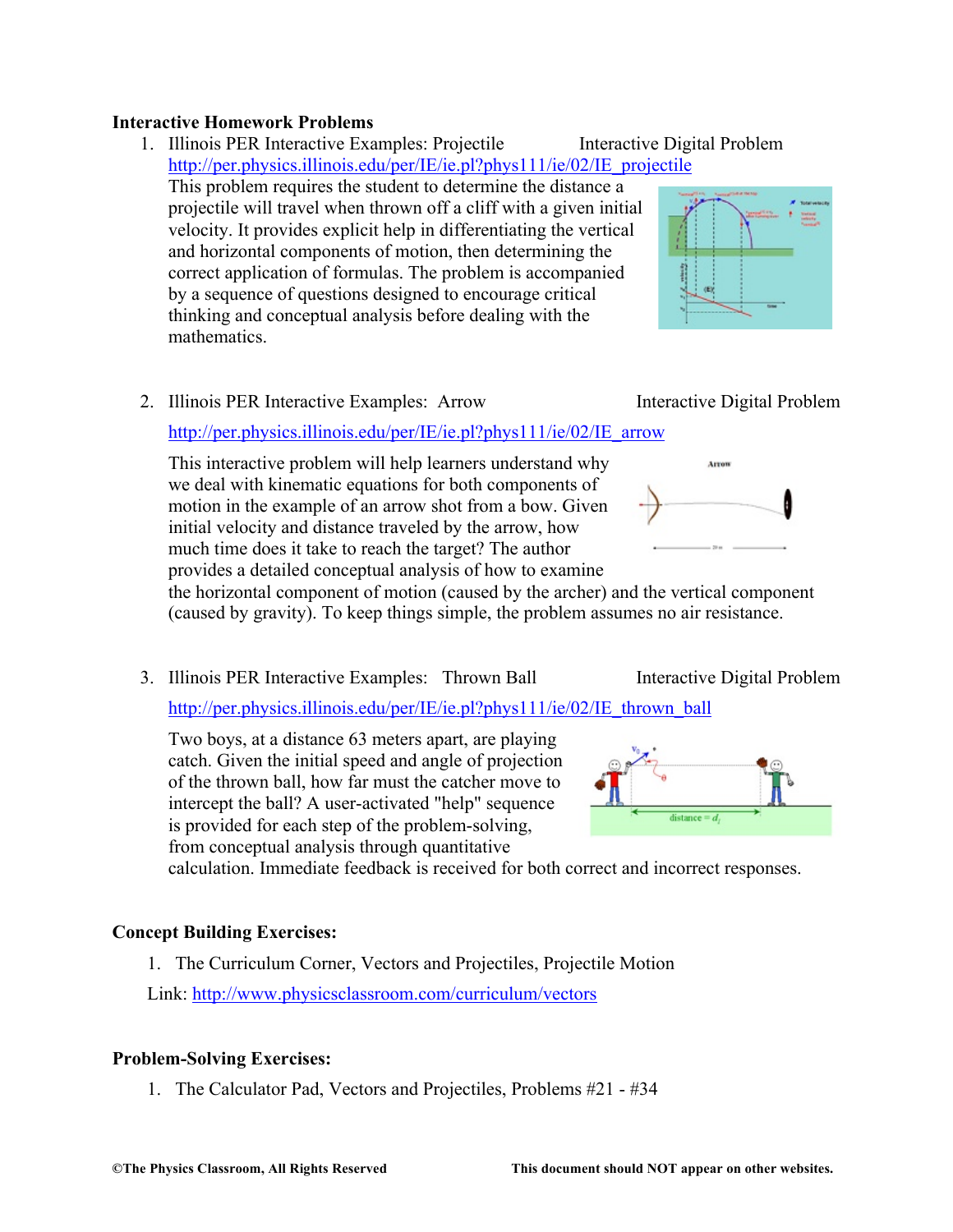Link: http://www.physicsclassroom.com/calcpad/vecproj

# **Science Reasoning Activities:**

- 1. Science Reasoning Center, Vectors and Projectiles, Up and Down
- 2. Science Reasoning Center, Vectors and Projectiles, Maximum Range of a Projectile
- 3. Science Reasoning Center, Vectors and Projectiles, Juggling

Link: http://www.physicsclassroom.com/reasoning/projectiles

# **Real Life Connections:**

1. Problem-Based Learning: Murder You Solve Group Learning Activity

http://pbl.ccdmd.qc.ca/resultat.php?action=clicFiche&he=1050&afficheRecherche=99&IDFiche=140&endroitRetour=99&lesMotsCles=murder%20you%20solve

Students take the role of a crime scene investigator as they explore firearm ballistics to solve a homicide. The scenario involves the case of a young man slain in his own apartment with a handgun. Students must use the ballistic data available to determine whi ch suspect is the shooter. True to the PBL method, learners will separate useful from irrelevant data, then collaborate to apply physics to solve the case.



*Includes a printable student manual. The Instructor's Guide (with teaching tips and solutions) requires a password, accessible at no cost to registered teacher-users.*

# **Common Misconceptions**

1. Horizontal Launches vs. Vertical Drops from the Same Height

A common question that quickly uncovers a misconception is "If a ball is released from rest at the same time and from the same height that a second ball is launched horizontally, then which ball will strike the ground first." Quite surprising to students, the answer is that the balls strike the ground at the same time. Imparting an initial horizontal velocity to the second ball has no affect on its vertical motion. Perpendicular components of motion are independent of each other. The misconception uncovered by the leading question is that the two components of motion somehow depend upon one another. In students' minds, the changing of a horizontal parameter affects the vertical motion.

2. Horizontal Velocity Decreases with Time

By definition, a projectile is an object upon which the only force is gravity. Gravity, being a vertical force, can only affect the vertical motion of a projectile. As such, the horizontal motion obtained at launch time does not change over the course of the motion. In the absence of horizontal forces, there is no horizontal acceleration for a projectile. The presence of air resistance would cause a launched object to decrease its horizontal velocity; but introducing air resistance into the discussion changes the topic from projectile motion to non-projectile motion.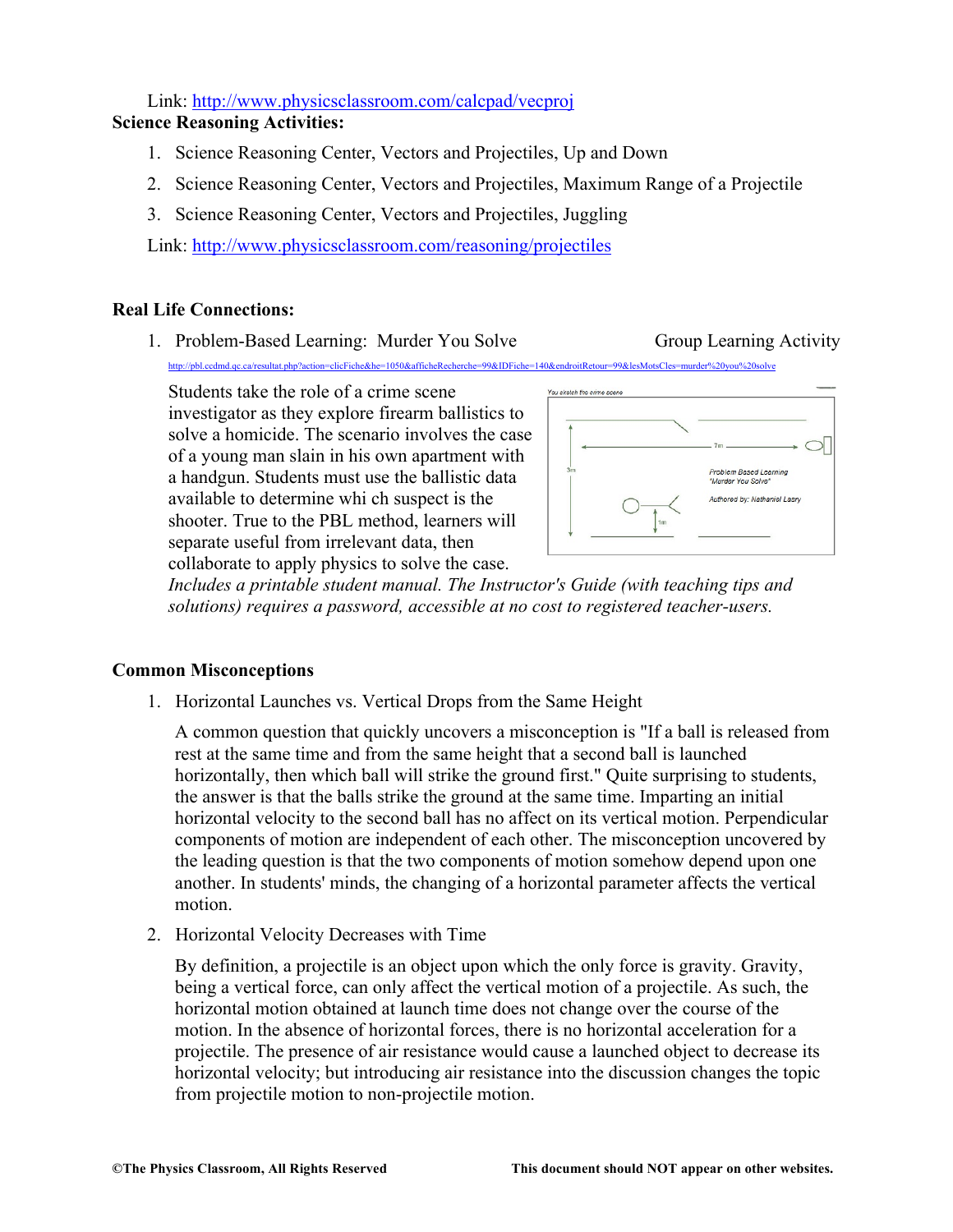### **Elsewhere on the Web:**

1. Dot Physics: Could the Black Arrow Actually Kill a Dragon?

http://www.wired.com/2014/11/black-arrow-actually-kill-dragon/

If you and your students liked The Desolation of Smaug, you'll be delighted with this exploration by physics teacher Rhett Allain. He asks the question, "Could the black arrow actually kill a dragon?" Then he takes a deep dive into the physics of the situation. He took a video clip from the trailer that shows a dwarf shooting a



Black Arrow. "It shows just enough frames with the arrow in it for me to get a plot of the position." Dr. Allain was able to plot both the horizontal and vertical position of the end of the arrow as it is shot from the ballista. He uses data from this graph, plus his own experimental data, to make a claim. *Do you agree with his conclusion?*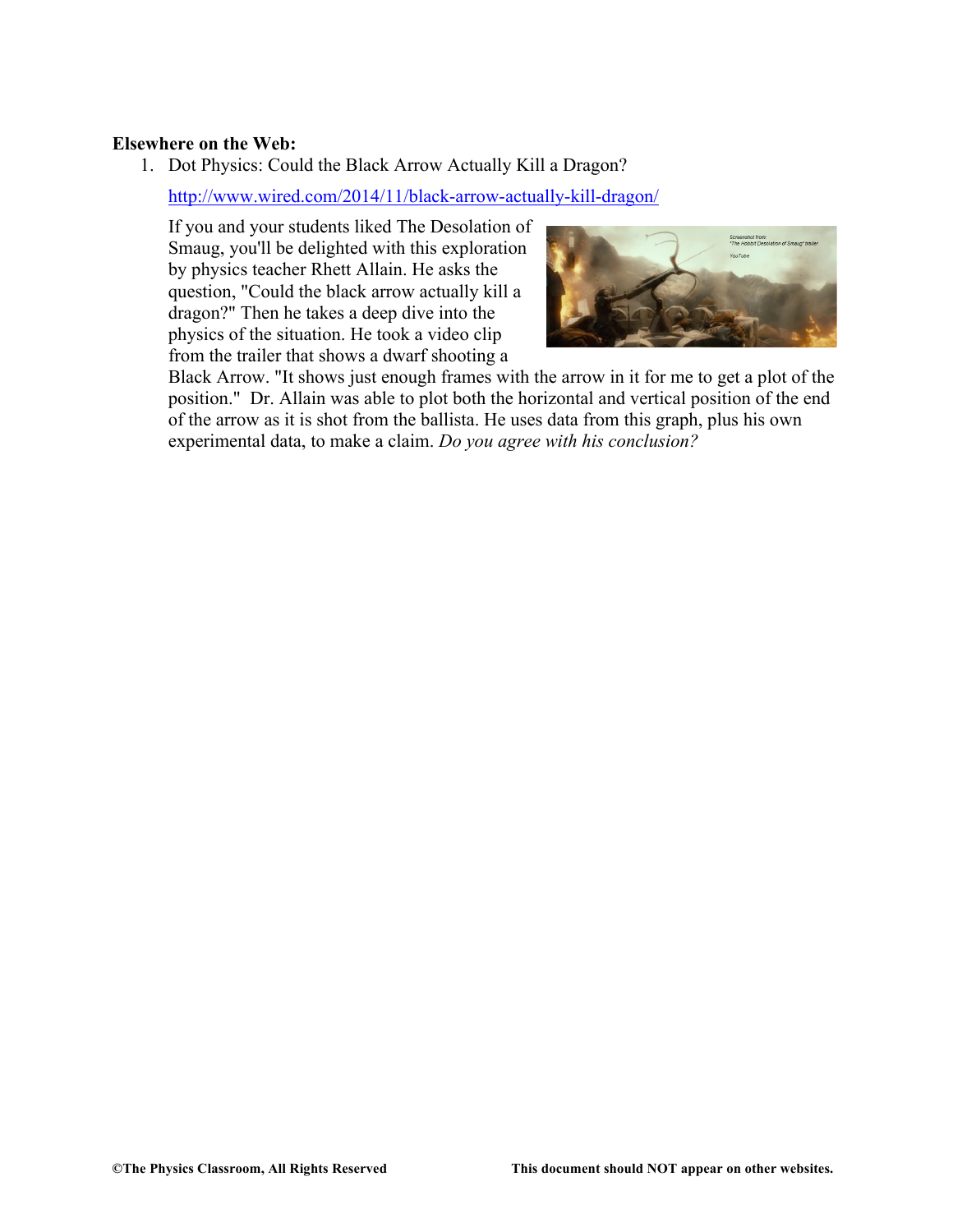# **Standards:**

**A. Next Generation Science Standards (NGSS) – Grades 9-12**

# **Disciplinary Core Ideas**

• **HS-PS2.1.i** Newton's second law accurately predicts changes in the motion of macroscopic objects

# **Performance Expectations**

**• HS-PS2-1** Analyze data to support the claim that Newton's second law of motion describes the mathematical relationship among the net force on a macroscopic object, its mass, and its acceleration

# **Crosscutting Concepts**

# **Scale, Proportion, and Quantity**

**•** Algebraic thinking is used to examine scientific data and predict the effect of a change in one variable on another

# **Systems and System Models**

**•** When investigating or describing a system, the boundaries and initial conditions of the system need to be defined.

# **Science and Engineering Practices**

**Practice #1**: Analyzing and Interpreting Data

**•** Analyze data using computational models in order to make valid and reliable scientific claims.

# **Practice #2**: Developing and Using Models

- **•** Develop and use a model based on evidence to illustrate the relationships between systems or between components of a system.
- **•** Use a model to provide mechanistic accounts of phenomena.

**Practice #6**: Obtaining, Evaluating, and Communicating Information

**•** Communicate scientific ideas (e.g. about phenomena and/or process of development and design of a proposed system) in multiple formats, including orally, graphically, textually, and mathematically.

**Practice #8**: Using Mathematics and Computational Thinking

- **•** Use mathematical representations of phenomena to support claims.
- Use mathematical representations of phenomena to describe explanations.
- Create or revise a computational model or simulation of a phenomenon, designed device, process, or system.

# **B. Common Core Standards for Mathematics (CC) – Grades 9-12**

# **Standards for Mathematical Practice:**

- Reason abstractly and quantitatively
- **•** Model with mathematics
- **•** Look for and express regularity in repeated reasoning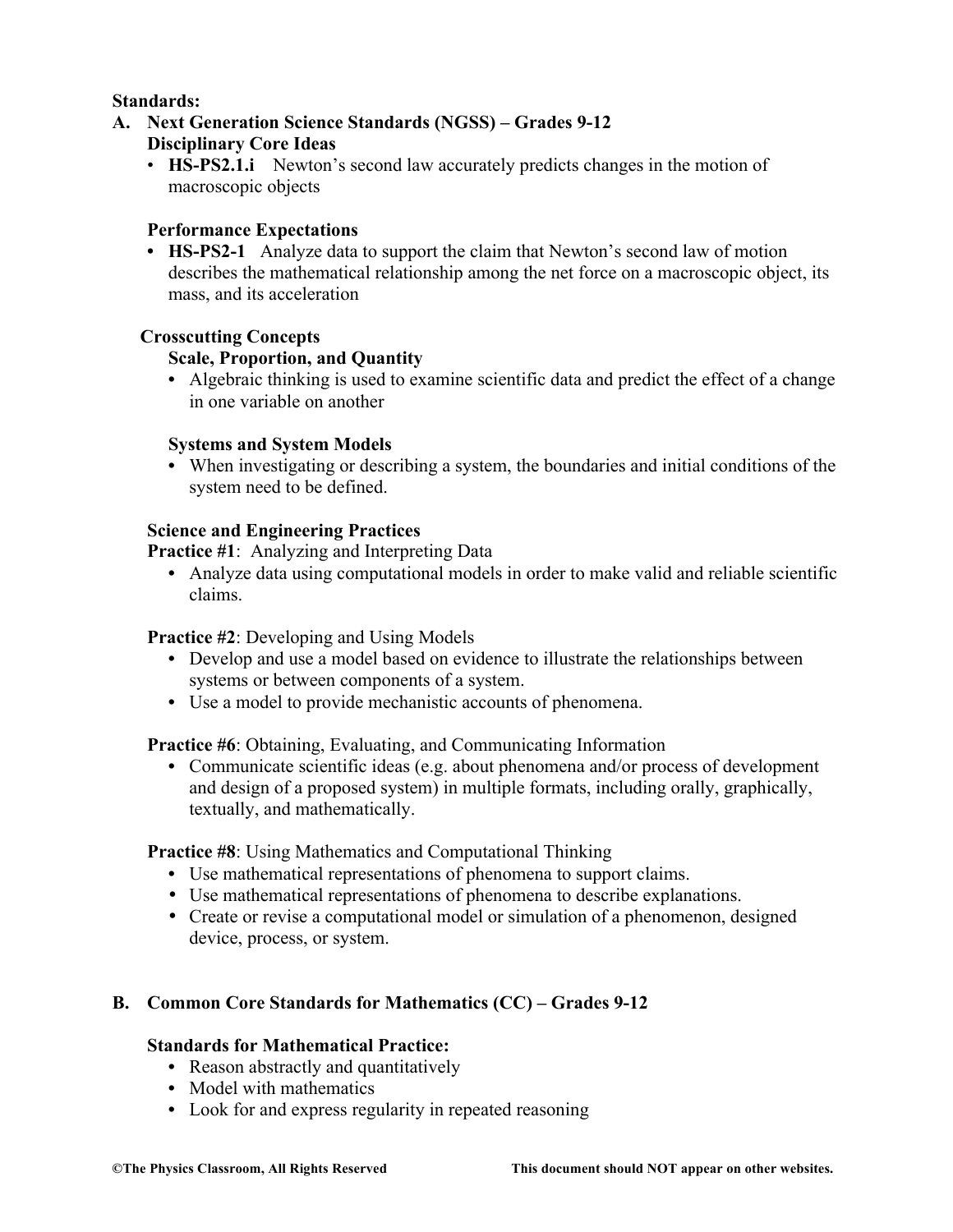# **High School: Number and Quantity – Vector and Matrix Quantities**

- **• N-VM.1** Recognize vector quantities as having both magnitude and direction. Represent vector quantities by directed line segments and use appropriate symbols for vectors and their magnitudes.
- **• N-VM.2** Find the components of a vector.

# **High School: Algebra – Reasoning with Equations and Inequalities**

- **A-REI.4.b** Solve quadratic equations by inspection (e.g., for x squared = 49), taking square roots, completing the square, the quadratic formula, and factoring, as appropriate to the initial form of the equation.
- **• A-REI.10** Understand that the graph of an equation in two variables is the set of all its solutions plotted in the coordinate plane, often forming a curve.

# **High School: Functions – Interpreting Functions**

- **F-IF.4** For a function that models a relationship between two quantities, interpret key features of graphs and tables in terms of the quantities, and sketch graphs showing key features given a verbal description of the relationship.
- **• F-IF.6** Calculate and interpret the average rate of change of a function (presented symbolically or as a table) over a specified interval. Estimate the rate of change from a graph.

# **High School: Functions – Trigonometric Functions**

**•** Use special triangles to determine geometrically the values of sine, cosine, tangent.

# **C. Common Core Standards for English/Language Arts (ELA) – Grades 9-12 Reading Standards for Literacy in Science and Technical Subjects Key Ideas and Details**

- **• RST.9-10.2** Determine the central ideas or conclusions of a text; trace the text's explanation or depiction of a complex process, phenomenon, or concept; provide an accurate summary of the text.
- **• RST.9-10.3** Follow precisely a complex multistep procedure when carrying out experiments, taking measurements, or performing technical tasks, attending to special cases or exceptions defined in the text.

# **Craft and Structure**

**• RST.11-12.4** Determine the meaning of symbols, key terms, and other domainspecific words and phrases as they are used in a specific scientific or technical context relevant to grades 11-12 texts and topics.

# **Integration of Knowledge and Ideas**

- **• RST.11-12.7** Integrate and evaluate multiple sources of information presented in diverse formats and media in order to address a question or solve a problem.
- **• RST.11-12.8** Evaluate the hypotheses, data, analysis, and conclusions in a science or technical text, verifying the data when possible and corroborating or challenging conclusions with other sources of information.